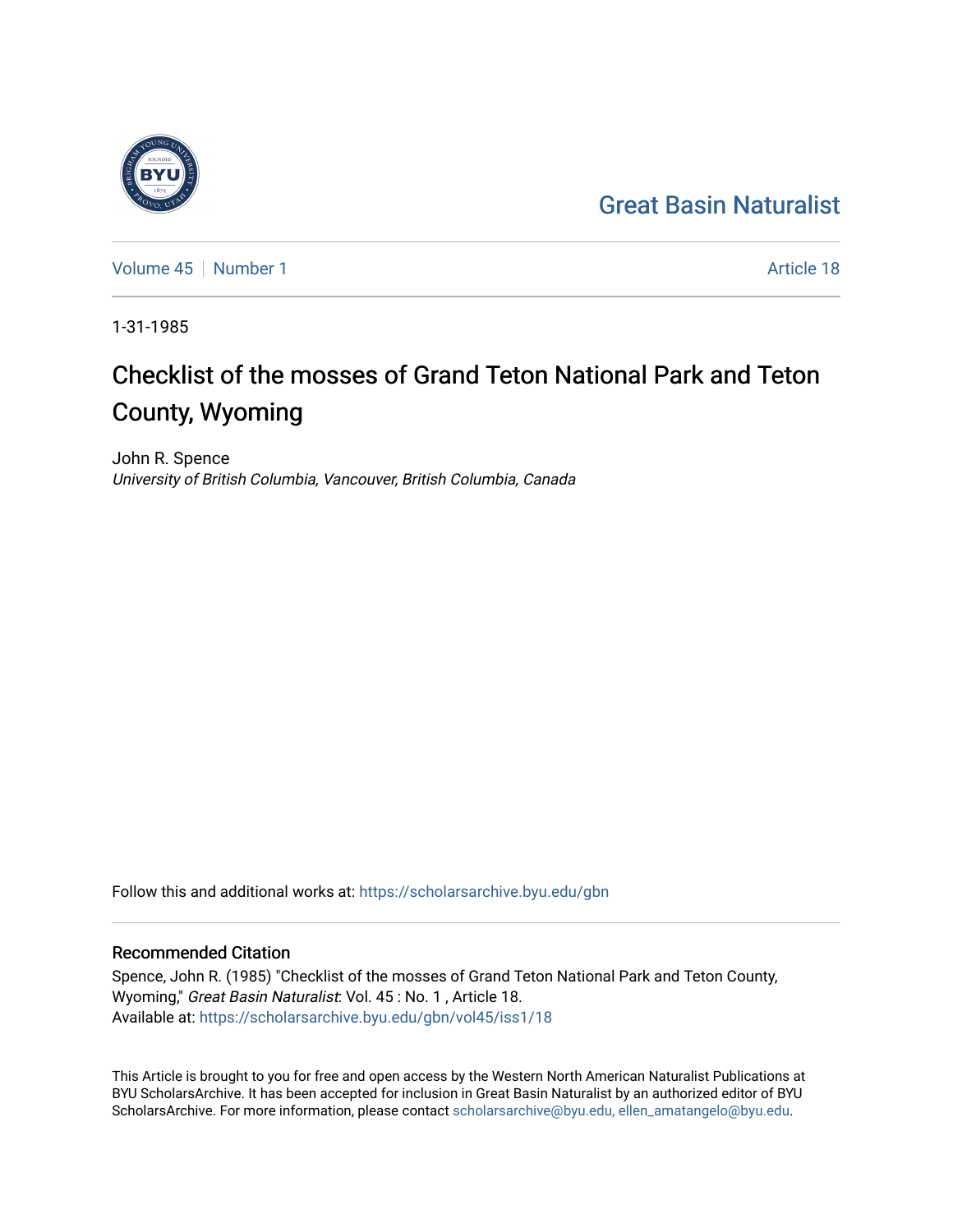#### CHECKLIST OF THE MOSSES OF GRAND TETON NATIONAL PARK AND TETON COUNTY, WYOMING

#### John R. Spence'

ABSTRACT.- A preliminary checklist of the mosses of Grand Teton National Park and Teton County, comprising 106 species, is presented. The following nine species are reported as new to Wyoming: Sphagnum squarrosum Crome, Atrichum undulatum (Hedw.) P.-Beauv., Tortella lumilis (Hedw.) Jenn., Bryum bicolor Dicks., Pohlia obtusifolia (Brid.) L. Koch. Calliergon sarmentosum (Wahlenb.) Kindb., Eurhynchium oreganum (Sull.) Jaeg., Plagiothecium piliferum (Sw. ex C.J. Hartm.) B.S.G., and Lescuraea stenophylla (Ren, & Card.) Kindb.

Although the vascular plant flora of Grand Teton National Park and vicinity, in western Wyoming, is well known, basic floristic infor mation on the bryophytes are scarce. Early collections in the state of Wyoming by C.L. Porter led to two papers on the mosses and liverworts, with 54 mosses listed from Grand Teton National Park (Porter 1933, 1935). More recently. Hong (1977) added many new liverwort species to the state flora and Churchill (1979, 1982) added several species of mosses new to Wyoming.

Since the reports by Porter, no additions to the moss flora of the park have been reported. This paper is based on my own collections from the park from 1978 through 1981, as well as collecting trips by Dr. E. Lawton and Mr. F. J. Hermann. Also, literature re ports from various monographs have been included.

The physiography of Grand Teton National Park and Teton County is rugged, with ex tremes of relief greater than 2000 m, providing a wide range of habitats available for brvophytes. The climate of the area has been characterized by Reed (1952), Shaw (1958), and Spence (1981). Major vegetation communities include valley floor coniferous forest and sagebrush steppe, marshes and lakeshore vegetation, riverine gallery forests, subalpine coniferous forest, subalpine meadows, alpine meadows, and alpine fell-fields (Reed 1952, Loope and Gruell 1973, Sabinske and Knight 1978, Spence and Shaw 1981). Bryophyte di versity appears to be highest in moist east-<br>Sphagnaeeae facing canyons in the Teton Range, but most areas of the park have only been slightly col-

lected. This checklist reports 106 species of mosses, representing about one-half the flora of the state. The large numbers of species Porter (1935) reported from Yellowstone National Park to the north of Grand Teton National Park suggests that further collecting will greatly increase the known flora.

The checklist is arranged phylogenetically by family, using Corley et al. (1981), with the following exceptions: the Ditrichaceae are maintained as distinct from the Dicranaceae; the Polytrichaceae follow Smith (1971); the Scouleriaceae are separated from the Grimmiaceae according to Churchill (1981); and Platydictya jungermannioides is maintained  $(=\!Ambleystegium-jungermannioides$  (Brid.) A. J. E. Smith in Corley et al. 1981). For North American endemics synonymy follows Lawton (1971). Collectors (including herbaria collections in which specimens are deposited) are noted as follows:  $P =$  Porter  $(RM)$ ;  $H = Hermann$  (variously distributed at numerous herbaria);  $L = Lawton$  (WTU);  $S =$ Spence (UBC); M = Manville (Grand Teton National Park herbarium at Moose, Wvoming). No attempt has been made to verify literature reports. Those species marked with an asterisk (<sup>o</sup>) are apparently new reports for Wyoming, and were not re ported in Porter (1935), Lawton (1971), or anv monographs and taxonomic works cited in this paper.

#### CHECKLIST OF THE SPECIES

Sphagnaeeae<br>- *Sphagnum russowii* Warnst, P1198,1199; S976. - - - -

<sup>o</sup>S. squarrosum Crome S974.

<sup>&#</sup>x27;Department of Botany, University of British Columbia, Vanconver, B.C., Canada V6T 2Bl.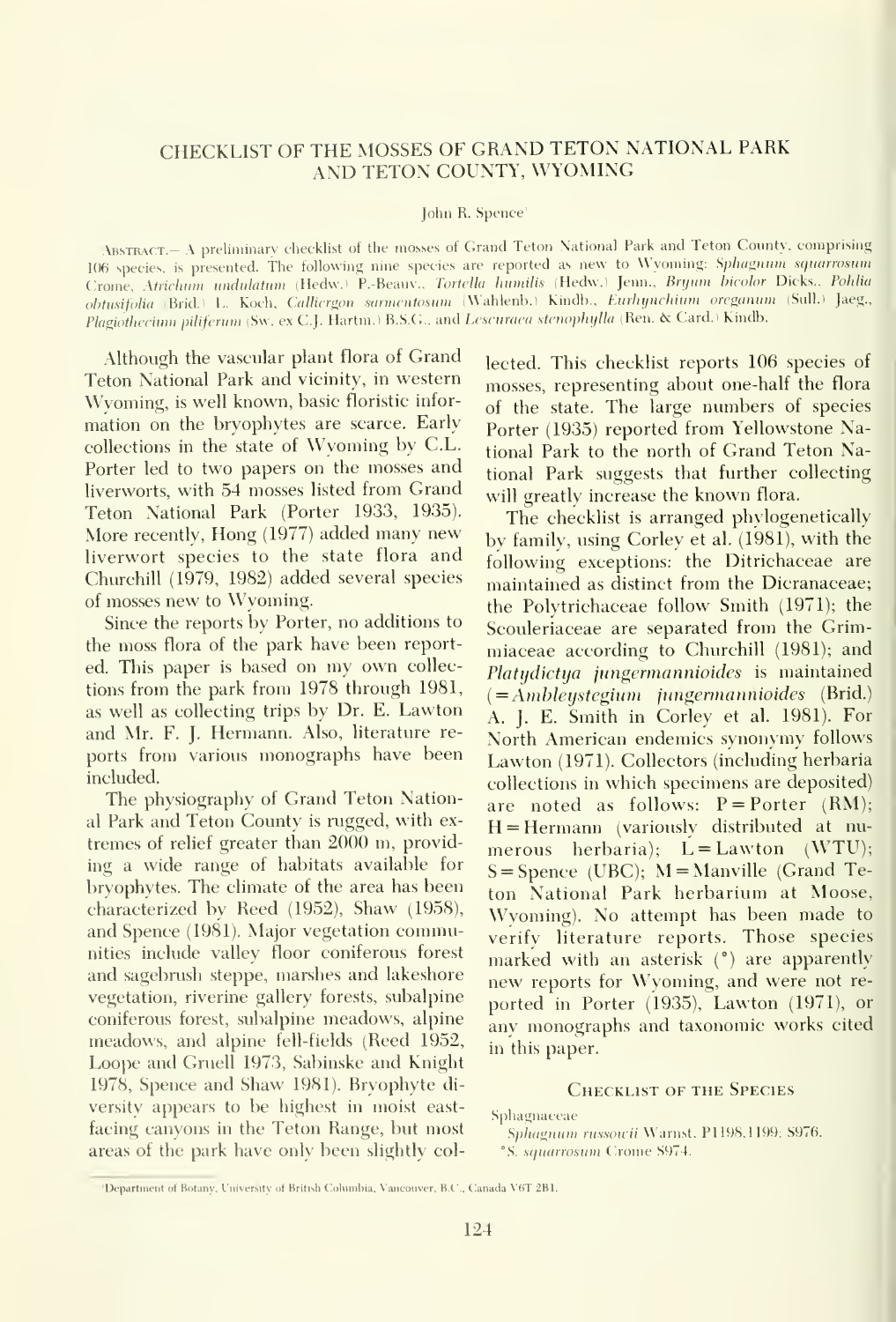Tetraphidaceae Tetraphis pellucida Hedw. H25571; S973, Polytrichaceae Atrichum selwynii Aust. H25548,25765. <sup>\*</sup>A. *undulatum* (Hedw.) P.-Beauv. L1736. Folytrichastrum alpinum (Hedw.) G.L.Smith S291. P. hyallii (Mitt.) G.L. Smith S352. Polytrichum commune Hedw. S318. P. juniperinum Hedw. H25560. P. piliferum Hedw. H25559; S357. Buxhaumiaceae Buxbaumia viridis (DC.) Moug. & Nestl. H25577. Fissidentaeeae Fissidens adiantoides Hedw. L1730. F. osmundoides Hedw. P1201; L1730. Ditrichaceae Ceratodon purpureus (Hedw.) Brid. S75. Distichium capillaceum (Hedw.) B.S.G. S334. Dieranaceae Dicranoweisia cirrata (Hedw.) Lindb. ex Milde (Porter 1935). D. crispula (Hedw.) Milde H25554; S333. Dicranum rhabdocarpum Sull. (Peterson 1979). /). sropariiim Hedw. H2576fi; S979. Pottiaceae Bryoerythrophyllum recurrirostrum (Hedw.) Chen H<sub>25575</sub>; S995. Desmatodon latifolius (Hedw.) Brid. S358. <sup>o</sup>Tortella humilis (Hedw.) Jenn. H25566. T. tortuosa (Hedw.) Limpr. P1166,1169. Tortula norvegica (Web.) Wahlenb. ex Lindb. H25549. T. ruralis (Hedw.) Gaertn., Meyer & Scherb. S354. Grimmiaceae Grimmia alpestris (Web. & Mohr) Schleich. ex Hornsch. H25556,25584; L1728; S986. G. elatior Bruch ex Bals. & De Not. H25553. G. hartmannii Schimp. L1738,1759. G. ovalis (Hedw.) Lindb. (Porter 1935). G. trichophylla Grev. L1734,1765. Racomitrium canescens (Hedw.) Brid. L1764. R. fasciculare (Hedw.) Brid. (Porter 1935). R. sudeticum (Funck) B. & S. S992a. Schistidium agassizii Sull. & Lesq. H25543. S. apocarpum (Hedw.) B. & S. H25544; L1729. S. rivuldir (Brid.) Podp. H255S3. Seouleriaceae Scouleria aquatica Hook. L1753; H25582. **Brvaceae** <sup>\*</sup>Bryum bicolor Dicks. H25545. B. caespiticium Hedw. S971. B. capillare Hedw. S313. B. lisae De Not. S337. B. pseudotriquetrum (Hedw.) Gaertn., Mever & Scherb. H25574,25579; L1756. B. stenotrichum C. Muell. S359. B. turbinatum (Hedw.) Turn. L1777,1782. B. uliginosum (Brid.) B.S.G. M3799. B. weigelii Spreng. S996b. Leptohryum pyriforme (Hedw.) Wils. L1733,1751; H25567. Pohlia andalusica (Höhn.) Broth. Shaw 2704 (Shaw 19811.

- P. camptotrachela (Ren. & Card.) Broth. Shaw 2692 (Shaw 1981).
- P. cruda (Hedw.) Lindb. L1737; H25568; S343.
- P. drummondii (C. Muell.) Andr. Shaw 2695 (Shaw 1981).
- P. nutans (Hedw.) Lindb. H25573; S980.
- "P. ohtusifolia (Brid.) L. Koch S989,993a.
- P. proligera (Kindb. ex Limpr.) Lindb. ex Arnell Shaw 2702 (Shaw 1981).
- P. tundrac J. Shaw Shaw 2709 (Shaw 1981).
- P. wahlenbergii (Web. & Mohr.) Andr. H25564.
- Roellia roellii (Broth. ex Roell) Andr. ex Crum S329.
- Mniaceae
	- Mnium arizonicum Amann L1770.
	- .\/. spinulo.snm B.S.G. S980e.
	- M. thonisonii Sehimp. S985a.
	- Plagiomnium cuspidatum (Hedw.) T. Kop. M3802.
	- Rhizomnium magnifolium (Horik.) T. Kop. H25562,25580; S970.
	- R. punctatum (Hedw.) T. Kop. M3788.
- Aulacomniaceac
	- Aulacomnium androgynum (Hedw.) Schwaegr. (Porter 19,35).
	- A. palustre (Hedw.) Schwaegr. S969,
- Bartramiaceae
	- Bartramia ithyphylla Brid. L1761.
	- Philonotis fontana (Hedw.) Brid. L1766; S999.
- Orthotriehaceae
	- Amphidium lapponicum (Hedw.) Schimp. Cain 4675(UBC).
	- Orthotrichum alpestre Hornsch. ex B.S.G. L1757.
	- O. cupulatum Brid. (Porter 1935).
	- O. lacvigatum Zett. H25550,25551; L1731,1760,1768.
	- O. rupestre Schleich. ex Schwaegr. L1767.
- Fontinalaceae
	- Dichelyma falcatum (Hedw.) Myr. S972.
	- Fontinalis antipyretica Hedw. S976b.
	- F. hypnoidea C.j. Hartm. M3787.
- Climaciaceae
	- Climacium americanum Brid. L1732.
	- C. dendroides (Hedw.) Web. & Mohr S314.
- Leskeaceae
	- Lescuraea incurvata (Hedw.) Lawt. L1783.
	- L. radicosa (Mitt.) Mönk. H25558,25764; L1744-8.
	- <sup>o</sup>L. stenophylla (Ren. & Card.) Kindb. Flowers 3833A (UBC).
- Ambleystegiaceae
	- Ambleystegium serpens (Hedv\'.) B.S.G. (Porter 1935).
- <sup>°</sup>Calliergon sarmentosum (Wahlenb.) Kindb. S996.
- C. stramineum (Brid.) Kindb. S981.
- Cratoncuron commutatum (Hedw.) Roth L1778.
- C. filicinum (Hedw.) Spruce H25563; S978.
- Drepanocladus aduncus (Hedw.) Warnst. S978b.
- D. exannulatus (B.S.G.) Warnst. S978a.
- D. uncinatus (Hedw.) Warnst. H25552; L1726, 1754,1762,1781.
- Hygrohypnum bestii (Ren. & Brvhn ex Ren.) Holz. L1769; S998.
- H. ochraceum (Turn. ex Wils.) Loeske Cain 4547 (Jamieson 1976).
- Platudictya jungermannioides (Brid.) Crum H25572.
- Brachytheciaceae
	- Brachuthecium albicans (Hedw.) B.S.G. H25546.
	- B. erythrorrhizon B.S.G. (Porter 1935).
	- B. fendleri (Sull.) Jaeg. L1772,1774.
	- B. frigidum (C. Muell.) Besch. H25578.
	- B. rivulare B.S.G. (Porter, 1935).
	- B. salebrosum (Web. & Mohr) B.S.G. H25547.